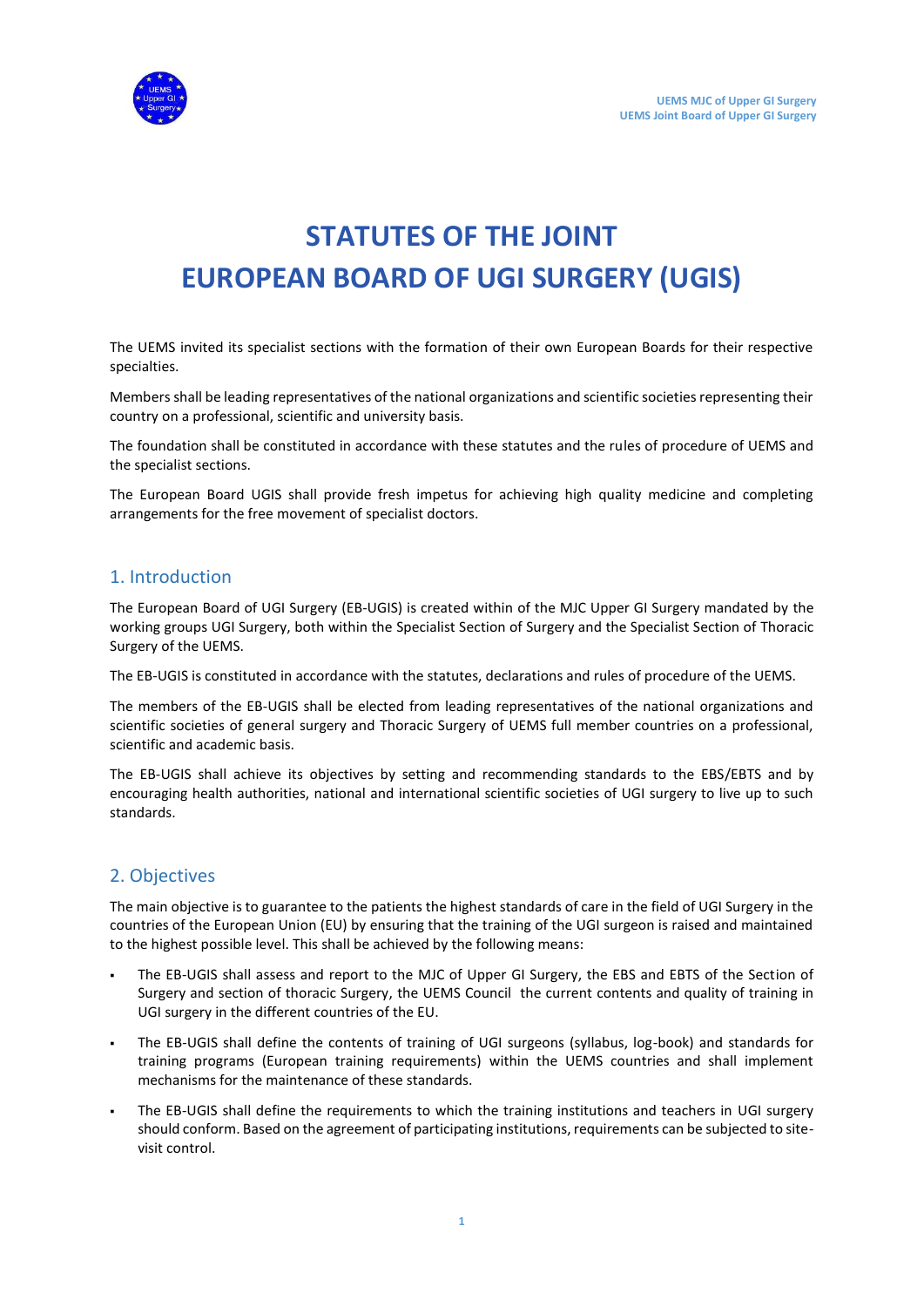

- After appropriate assessment of eligible candidates, the EB-UGIS shall recommend to the EB UGIS the issuance of a European Board of Surgery and Thoracic Surgery Qualifications in UGI Surgery (EBSQ in UGI Surgery).
- The candidate who passed successfully the Board UGIS exam shall be called : Fellow of the European Board of Surgery/Upper GI or Fellow of the European Board of Thoracic Surgery/Upper GI and for the diploma it will be mentioned after the "country" EU member State if applicable
- Assessment of the quality of training of UGI surgeons may take place at his/her request according to the different criteria laid down by the EB-UGIS. European training requirements for UGIS should be intended uniform in the different UEMS countries.
- The EB-UGIS shall facilitate the exchange of UGI surgical trainees between the training centers of the various countries of the EU to enable a better harmonization and quality of training.
- The EB-UGIS shall establish criteria of evaluation in Continuing Education.

## 3. Accountability

The Executive Bureau of the UEMS shall officially communicate with the EBS through the Section of Surgery, Section of Thoracic Surgery and the MJC of UGI Surgery and the council of UEMS.

The Section of Surgery and the section of thoracic Surgery and the Executive Bureau of the UEMS shall be entrusted with communicating all opinions issuing from the EB-UGIS and the MJC of UGI Surgery to the competent UEMS bodies.

The MJC of UGI Surgery shall submit through the Sections of Surgery and Thoracic Surgery to the UEMS for ratification any changes to statutes relating to the membership and functioning of the EB-UGIS.

# 4. Board Composition and Members

The EB-UGIS shall consist of one or two representatives of each member state. One representative shall be a member of the national delegation to the MJC of UGI Surgery. The MJC can appoint an additional representative, after inviting nomination from the relevant national professional bodies. One national member shall be from the surgical societies and on member shall be from thoracic surgery societies in the member states.

The EBS and EBTS shall nominate one or two of its members to attend meetings of the EB-UGIS. They may send substitutes. The scientific and/ or professional societies of UGI Surgeons in the EU and representative organizations of UGI surgeons in training may be invited to nominate non-voting observers to attend meetings at the discretion of the Chairman.

The Chairman of the Management Committee may invite consulting experts in the context of its (their) activities, who have no voting rights.

The replacement of an EB-UGIS member or his/her substitute may be decided by the respective National Society by withdrawing the nomination to the EB-UGIS. The replacement must be indicated to the MJC of UGI Surgery. The term of representation will be 4 years and will be once renewable. The terms of the  $2^{nd}$  representative of a country follow the same scheme but will stagger with the terms of the  $1<sup>st</sup>$  representative.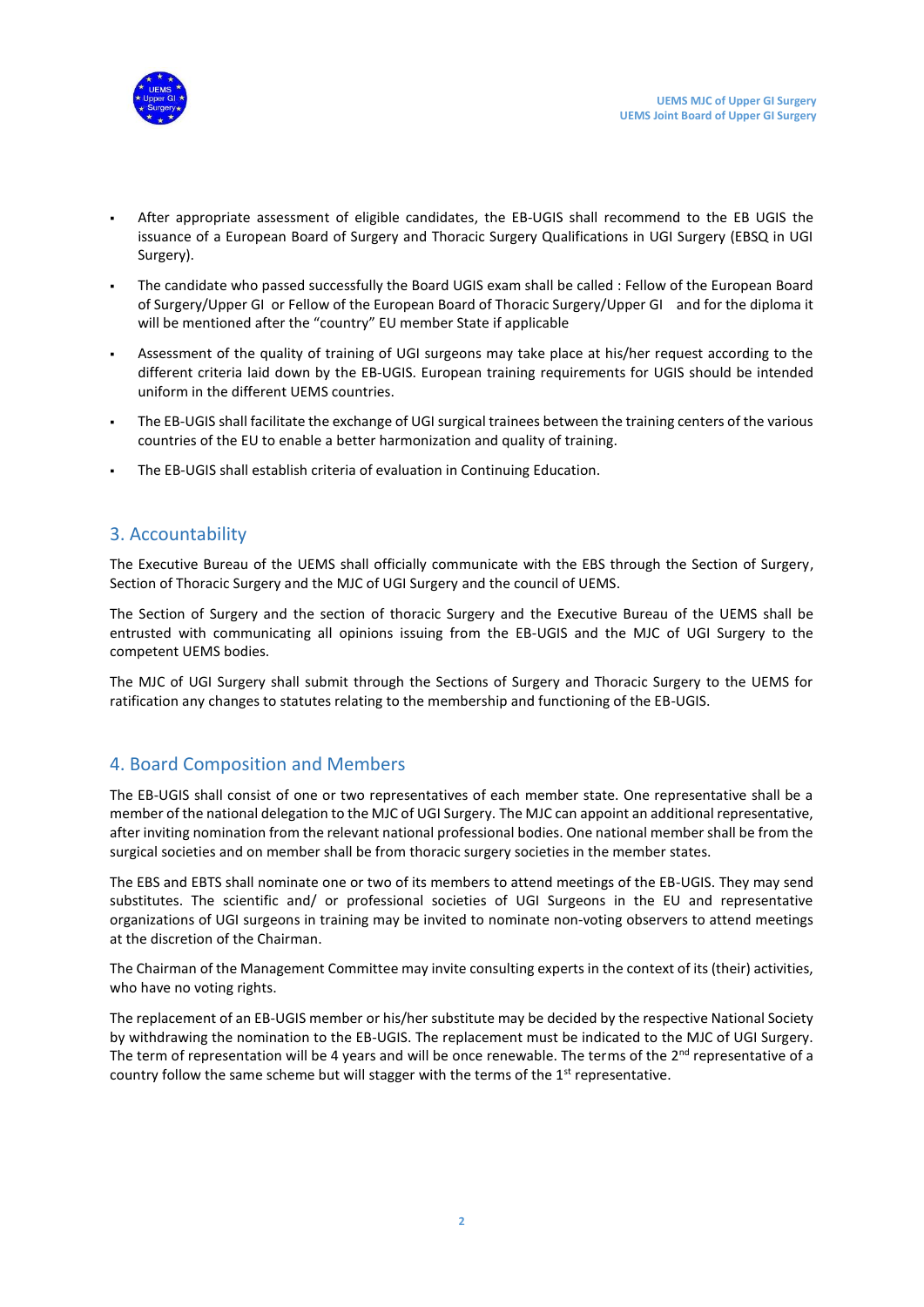

#### 5. Management Committee

A Management Committee will be elected amongst the EB-UGIS members. The latter is composed of a Chairman, co-chairman (thorax/visceral). The Treasurer and Secretary are the same as those in the MJC of UGI Surgery.

The Chairman of the MJC UGI-Surg shall be member of the Management Committee with full voting rights.

The Management Committee shall communicate with the General Secretary of the UEMS, the Section and Board of Surgery, section and board of thoracic Surgery and the MJC of UGI Surgery who shall be informed of the activities of the EB-UGIS as prescribed in the Statutes of the UEMS (minutes of plenary meetings decisions taken, all changes in the membership of the Boards, changes in Management Committee, etc.).

Duration of terms of office of the Management Committee: The Chairman, the Co-Chairman shall remain in office for 4 years and the terms are once renewable.

#### 6. Funds

The funds of the Board shall be acquired by: contributions of the national associations and societies of general surgery - subsidies and donations - gifts, institutes of heir and legacies - other legal benefits - fees for European Board of Surgery Quality Recognition (EBSQ) assessments*.* 

# 7. Meetings of Board Members

A session is held at least once a year in conjunction with the session of the MJC of UGI Surgery. Additional meetings may be convened by the Management Committee, in agreement with or at the instigation of the UEMS divisions of UGI Surgery.

The agenda consists of items proposed by members of the EB-UGIS, by the Management Committee, by the MJC of UGI Surgery/Section of Surgery, by the EBS or by the UEMS Management Council or its Secretary General.

The agenda of the meeting shall be communicated to the EB-UGIS members at least one month before the meeting.

The minutes of the meetings, as well as all resolutions, recommendations, opinions, studies and other documents are to be sent after approval by the EB-UGIS to the Chairman and the members of the EB-UGIS, to the President and the members of the MJC executive committee, to the Secretary of the Section of Surgery and thoracic Surgery, the secretary of the EBS and to the UEMS Secretary General.

The Management Committee meets at least every six months. The meetings are convened by the Chairman and/or the Secretary. The agenda and the relevant information are described to the Management Committee members.

In order to save time and money the meetings of the EB-UGIS should be held at the same time and location as the meetings of the working groups of UGIS/ section of thoracic Surgery or the Section of surgery.

## 8. Voting

Each country represented on the EB-UGIS has one vote. The chairman of the EB UGIS also has a single vote. Representatives of a UEMS associated or observer countries have a consultative voice only.

The chairs of the MJC of UGI shall have a single vote.